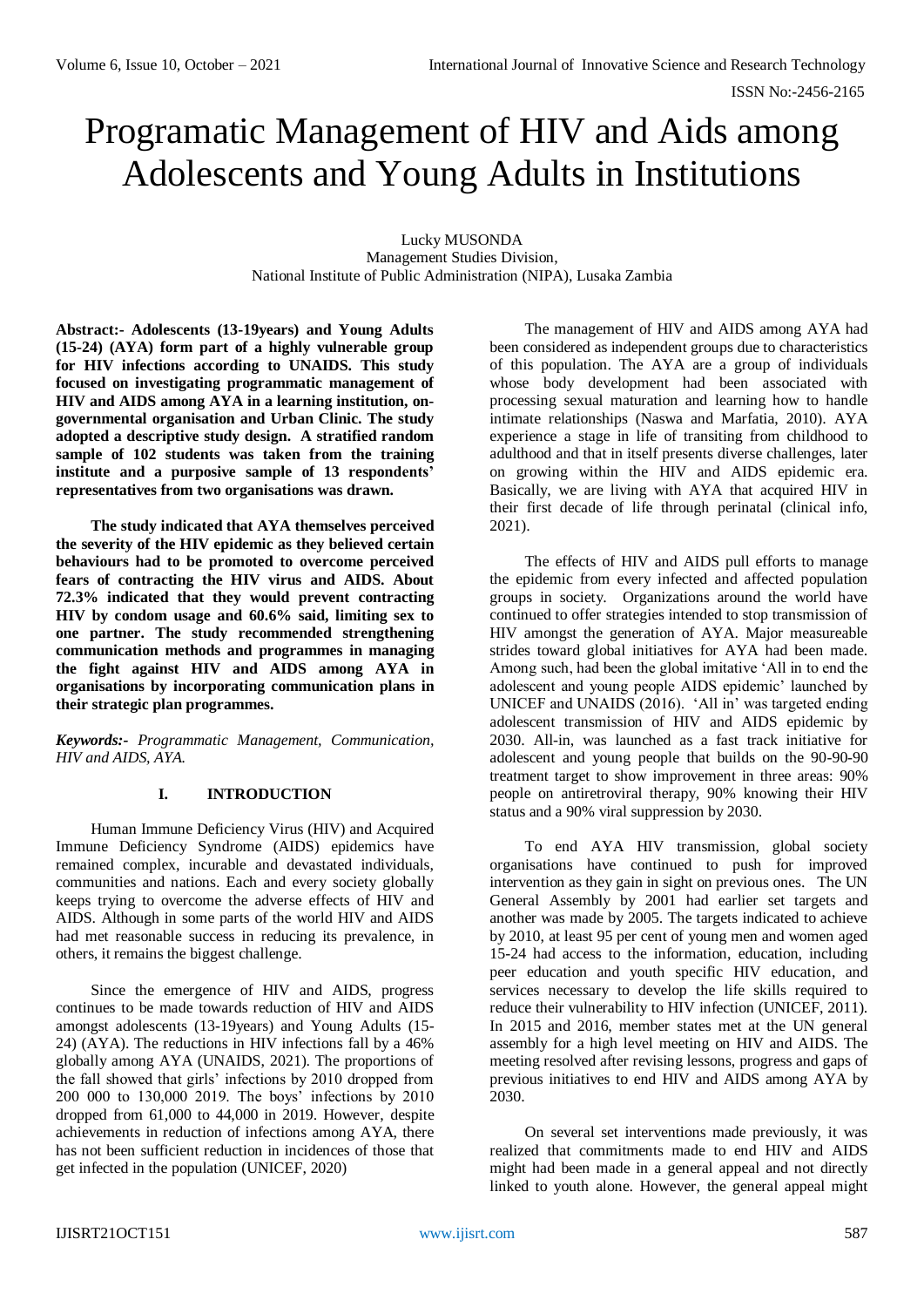not had been effective to end HIV and AIDS among AYA who form part of a huge global population amounting to 1.2 billion making 16% of the global population (United Nations Economic and social affairs, 2018).

Further, previous interventions led to understanding several factors on HIV and AIDS management that focused on determining the knowledge, attitudes and practices of individuals who were deemed at risk for infection. Some were based on behaviour change of the HIV epidemic focusing on providing correct information about transmission and prevention, relying on the theories that lacked accurate information about HIV transmission and that acquisition was a primary catalyst for the spread of infections (Witte, 1998). Such approaches were said to had fallen short of producing the desired effect, and it became clear that more complex, multilayered strategies needed to be developed (Becker-Benton, Bertrand and McKee, 2004). WHO, 2009 urged that changes were anticipated of interventions as new scientific understanding of HIV and AIDS would render previous works obsolete.

In communication approaches interventions of HIV and AIDS, the role of environmental influences was understood; the social economic status; gender relations; cultural norms; spirituality and government policies. Such approaches were said to been based on the understanding that beyond an individual's social network, they existed larger structural and environmental determinants that affected HIV and AIDS related behaviours. Those approaches to communication reflected a greater appreciation of the complexity of HIV pandemic that emphasized on social groups and contextual factors than individual behaviour alone (UNAIDS, 1999).

The understanding of communications and programmatic management of HIV and AIDS among AYA might had to require exploration of social and programmatic dynamics related to HIV and AIDS responses within AYA led institutions. Knowledge of these aspects can help to develop communication approaches to control the spread of HIV and AIDS AYA.

In Zambia, AYA had showed that HIV incidence decreased between 2001 and 2019 with some reports of interventions being effective. There was a decline among of those aged  $15_{+}$  from 67, 000 to 46,000 and 14-years, 23,000 to 8,900 (2010 to 2019). However, despite such improvements, there was a severe and growing problem in Zambia. Zambia was still among 10 countries in the world with a high number of people living with HIV and AIDS (Zambia National HIV and AIDS Strategic Framework, 2017-2021)

Therefore, truth remains that AYA are still part of multiplication of the HIV infected people. This is so because AYA are among a vulnerable population group experiencing early adulthood which is a critical stage of development of physically and emotionally. This stage of AYA is when they are transiting to adulthood and tends to be an exploration and navigation of several issues in life such as intimate

relationships and getting to fit with their peers (Avert, 2020).

# *A. Objective of the Study*

This study aimed to investigate the role of institutions in managing of programmatic responses of HIV and AIDS among AYA both male and female.

## **II. METHOD**

## A. *Research Design*

The study used two designs. A descriptive design was used to describe AYA's knowledge about effective management of HIV and AIDS. The Exploration of how programmes related to issues of HIV and AIDS among AYA had been responded to in an institute of training or learning and in a nongovernmental organization was undertaken too.

# B. *Location of the study*

This study was conducted at Solwezi Trades Training Institute and Solwezi Youth Alive (Z) both based in North-Western part of Zambia. The Trade Training Institute is the Government of Zambia trades training institute and the other is a Non-Governmental Organisation.

## C. *Respondents of the study*

The study had 102 who were students within age group of 18-25 years constituting AYA in a training institute and showed independence from their parents. It also included 4 Social Workers and 1 HIV and AIDS Focal Person who particularly manage HIV and AIDS programmes in a Non-Governmental Organisation.

# D. *Research Instruments*

The instruments used in this study were primary technique for collecting the quantitative and qualitative data. These were a self-administered questionnaire and an interview guide. The self- administered questionnaire was a 26 item of different formats: multiple choices, asking either for one option or all that applied in knowledge, attitude and perception of HIV and AIDS.

The primary technique was conducting two Focus Group Discussions with 8 Participants (students of Solwezi Trades Training Institute); 4 in-depth interviews with representatives; 3 from a nongovernmental organisation (Solwezi youth Alive Zambia); 1 HIV and AIDS focal person from Solwezi Trades Training Institute Management Board and 1 from Solwezi Urban Clinic (Ministry of Health). The Interview Protocol included seven-eight openended questions.

# E. *Sampling*

The sample was chosen from a population of five hundred and two (502) and the sample size was of 102 participants being a quarter (1/4) of the population. A sample of 102 students was chosen by a stratified random sampling by sex. At first, the whole total sample of students was stratified, that is, dividing it into females and males (gender was a variable used). Secondly, a random sample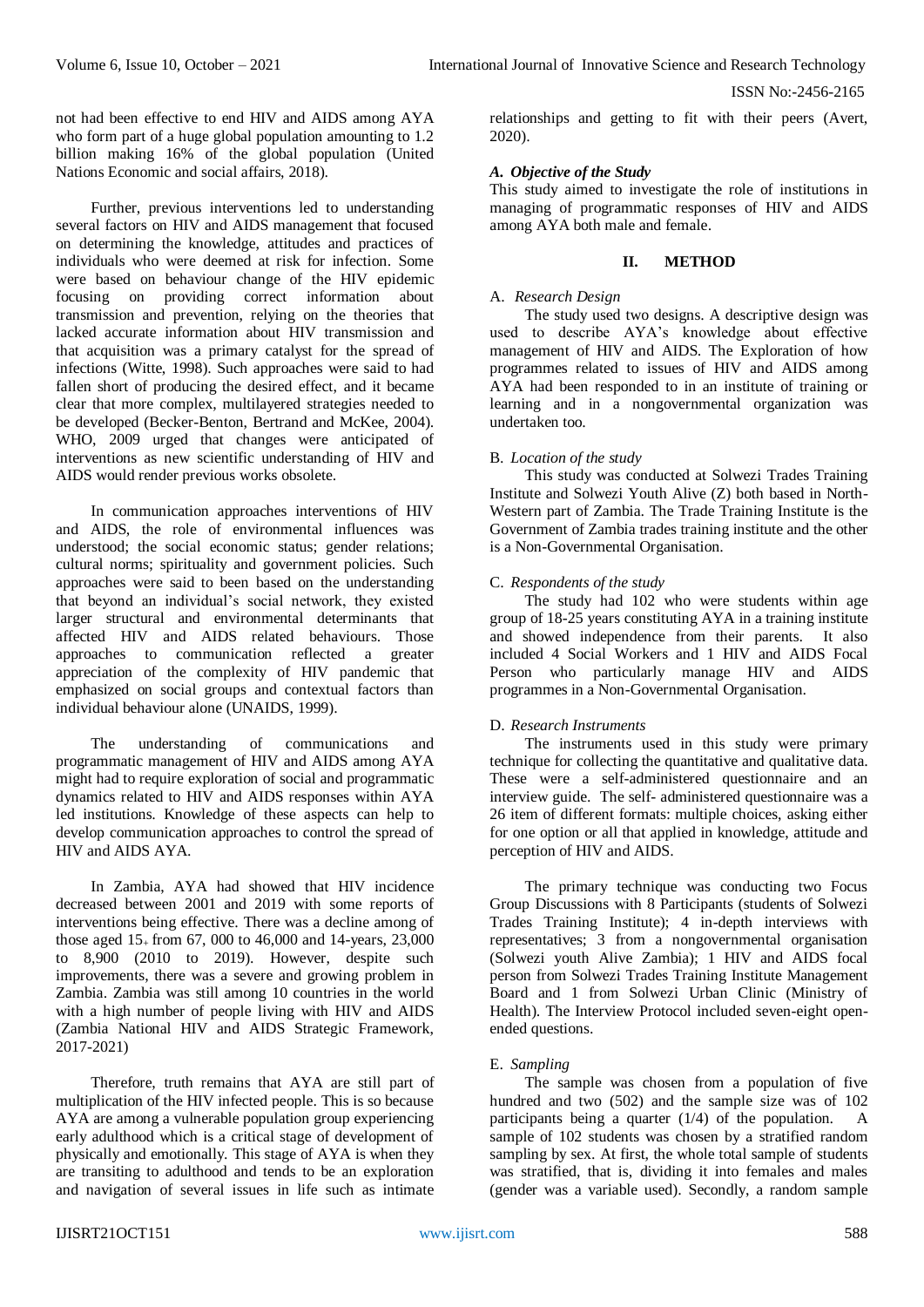was taken from each group, that is, a random sample of the required sample size from female and male students (Johnson & Christensen, 2007). Each Student in the selected sample was given a number which corresponded with the questionnaire numbering. For the qualitative study, the purposeful sample was drawn implying intentionally selecting 6 student's participation from the questionnaire survey, 4 social workers, 1 HIV and AIDS focal person and 2 Anti Aids Club members. This was to learn to understand the central phenomenon (McMillan& Schumacher, 1994), of the effective means of communicating and managing programmatic responses of HIV and AIDS among youths in a training institution and a nongovernmental organization with regard to its prevalence.

## F. *Research Procedure*

In conducting the study, it required not only expertise but also honesty and integrity. Therefore, to render study ethics, the rights to self-determination anonymity, confidentiality, informed consent were observed. Written permission was obtained from the Management of Youth Alive Zambia, and Solwezi Trades Training institute. Consent was obtained from participants and anonymity, self-determination and confidentiality were ensured during the administration of the questionnaires and report writing. This was done with the hope that this would promote trust between the researcher and the participants. An informed consent form was attached to the questionnaire were Participants checked in a box saying "I agree to complete this survey", thus expressing their compliance to participate in the study and complete the survey.

### G. *Statistical Tool*

The Statistical tools used in this study were frequencies and percentages to assess respondents' perception regarding management of communication programmatic responses of HIV and AIDS.

## **III. RESULTS**

This study explored how programmes related to issues of HIV and AIDS among AYA had been responded to in institute of learning and in a nongovernmental organization. In as much as a training institute and a nongovernmental organization had a mandate to engage AYA in matters of HIV and AIDS, table I. indicated that AYA representing 29.8 % preferred provision of HIV and AIDS matters be done by private Health Care Workers among other services. The 28.7% showed a preference those not part of their immediate family members. The 27.1% preferred a family planning service provider. The 24.5% recommended Radio which is an electronic form of media and 22.3% print media which was in form of magazines and newspapers.

Table II. revealed that 53.2% had not found it easy to access condoms at the institute on which it further revealed that 71.3% (findings in table III) said that the institute did not provide the condoms to the students. The 24.5% of the youth at the institute had easy access to condoms which meant they were well informed than the 53.2%. The issue of not affording to obtain a condom had a low rate at 3.2%

which meant that the aspect of affordability in case of purchase was not a factor but availability.

**Table I** which is preferred means to provide matters on HIV and AIDS

|                                 | Count |    | Percentage |      |
|---------------------------------|-------|----|------------|------|
| Nowhere                         |       |    | 11         | 11.7 |
| Government Health Care          |       |    |            |      |
| Worker (Doctor /Nurse)          |       | -1 | 1.1        |      |
| Private Health Care             |       |    |            |      |
| Worker (Doctor/Nurse)           |       | 28 | 29.8       |      |
| <b>Community Health Worker</b>  |       |    | 2          | 2.1  |
| Family Planning/Clinic Provider |       |    | 26         | 27.1 |
| Lecturer                        |       |    | 4          | 4.3  |
| <b>Other Relatives</b>          |       | 27 | 28.7       |      |
| Friends                         |       | 6  | 6.4        |      |
| Radio                           |       | 23 | 24.5       |      |
| Television                      |       |    | 1          | 1.1  |
| Newspapers/Magazines            |       | 21 | 22.3       |      |
| Library                         |       | 1  | 1.1        |      |
| Community or public meetings    |       | 6  | 6.5        |      |
| Missing                         |       | 1  | 1.1        |      |
|                                 |       |    |            |      |

| <b>Table II</b> Easiness to obtain a condom |            |
|---------------------------------------------|------------|
| Count                                       | Percentage |

|                         | ~~~ |    | T CLOCHINAL |      |  |
|-------------------------|-----|----|-------------|------|--|
| Easy                    | 23  |    | 24.5        |      |  |
| Not easy                | 50  |    | 53.2        |      |  |
| Very easy               |     | 17 |             | 18.1 |  |
| Did not know/not sure 4 |     |    | 4.3         |      |  |
|                         |     |    |             |      |  |

| <b>Table III</b> Reasons for not accessing condoms |            |
|----------------------------------------------------|------------|
| Count                                              | percentage |

 $\overline{\phantom{a}}$ 

| Not available in the shop 3<br>Not available at the |    | 3.2       |      |
|-----------------------------------------------------|----|-----------|------|
| Institute or College<br>Unaffordable                | 3  | 67<br>3.2 | 71.3 |
| Did not know/not sure                               | 21 | 22.3      |      |
|                                                     |    |           |      |

Table IV, AYA themselves perceived the severity of the HIV pandemic as they believed certain behaviours had to be promoted to overcome perceived fears of contracting the HIV virus. The highest response that was thought to be critical and of much emphasis in providing health services to AYA was a 72.3% of condom usage, 60.6% response to limiting sex to one partner. Avoiding having sex with a prostitute had a 50% response. Having nothing to be done had 3.2%; Abstaining from sex had 1.1%; usage of condoms with a high-risk partners had 1.1%; limiting number of sex partners had 2.1%; avoiding sex with Homosexual had 1.1% stopping stigma had 11.7%; avoiding kisses had 1.1%; avoiding mosquito bites had 3.2%; seeking protection from traditional healers had 2.1% and taking herbal medicines had 3.2%.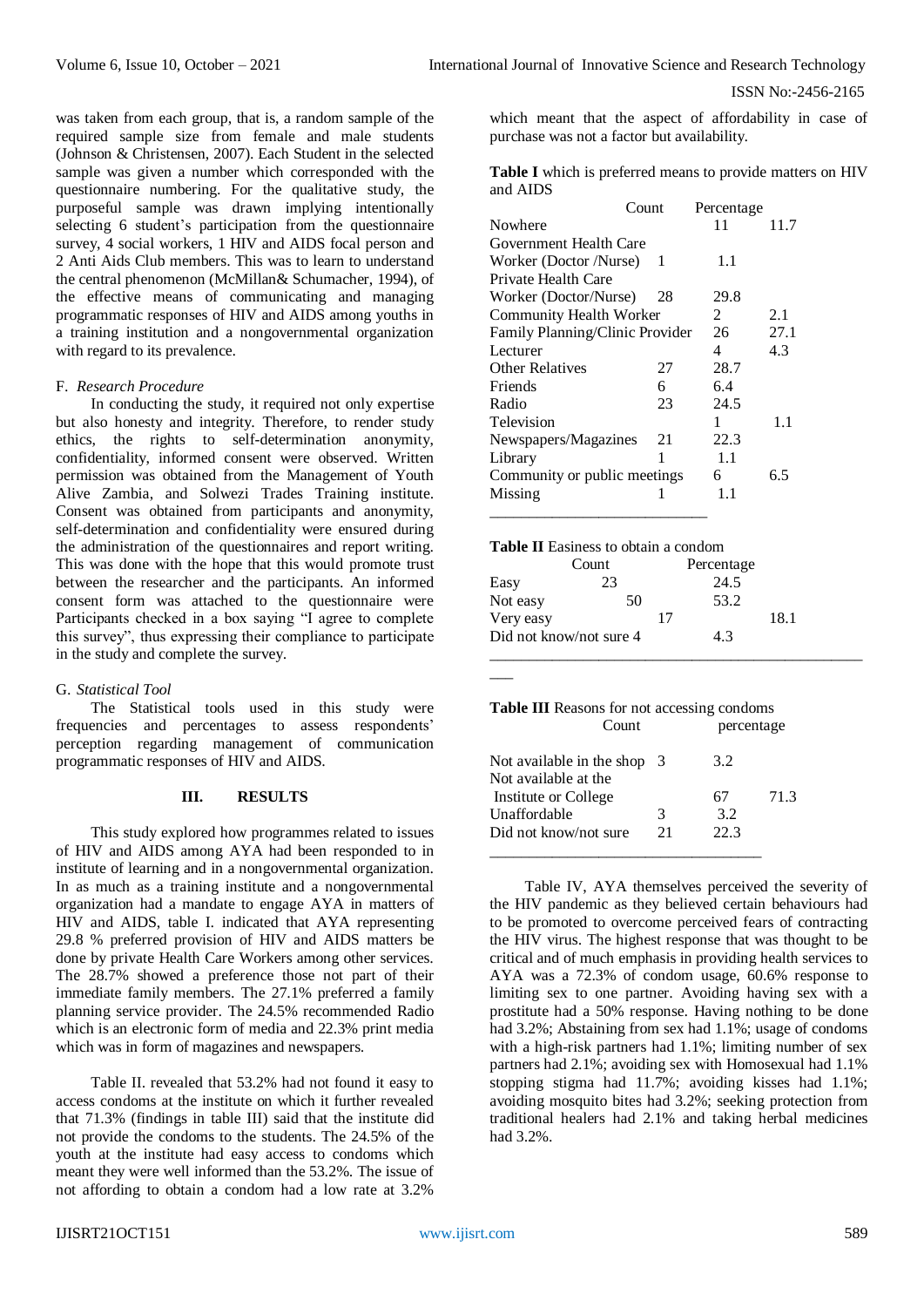Table V, further appended that 78.7% of youths at the training institution felt that they were at a high risk of contracting HIV as opposed to 16% who said it had a medium risk 1.1% who said it had none.

As part of their objective of a Skill for life programme, the non-governmental organization trained within a period of three months 40 youths aged 15-24 years as facilitators in various learning institutions. However, the findings of the study as indicated in table 6 were that, 83.0% of youths had not experienced a regular Anti Aids programme at the institute of which 11.7% said they had and 5.3% were not sure of anything.

|       | <b>Table IV</b> what one can do to avoid contracting HIV |
|-------|----------------------------------------------------------|
| Count | Percentage                                               |

| Nothing                      | 3  |                | 3.2   |      |
|------------------------------|----|----------------|-------|------|
| Abstain from Sex             |    | 1              |       | 1.1  |
| Use Condoms                  | 68 |                | 72.3  |      |
| Use Condoms with             |    |                |       |      |
| High-Risk Partners,          |    |                | 1     |      |
| 1.1                          |    |                |       |      |
| Limit Sex toOne Partner/Stay |    | 57             |       | 60.6 |
| Limit Number of Sex Partners |    | $\mathfrak{D}$ |       | 2.7  |
| Avoid Sex with Prostitute 47 |    |                | 50    |      |
| Avoid Sex with Homosexual    |    | 1              |       | 1.1  |
| Avoid Injections             | 1  |                | 1.1   |      |
| Stop Stigma                  | 11 |                | 11.7  |      |
| Avoid Kissing                | 1  |                | 1.1   |      |
| <b>Avoid Mosquito Bites</b>  |    | 3              |       | 3.2  |
| Seek Protection from         |    | 2              |       | 2.1  |
| Take Herbal Medicine         | 3  |                | 3.2   |      |
| Did not know /not sure       | 0  |                | (1.0) |      |

| Table V Risk Students face of contracting HIV |  |
|-----------------------------------------------|--|
|-----------------------------------------------|--|

| Count Percentage      |    |      |      |  |
|-----------------------|----|------|------|--|
| No Risk at all        |    | 1.1  |      |  |
| Medium risk           | 15 | 16.0 |      |  |
| High risk             |    | 74   | 78.7 |  |
| Did not know/not sure |    | 43   |      |  |
|                       |    |      |      |  |

**Table VI** Regular HIV and AIDS program at the institute

| Count Percentage      |    |      |  |
|-----------------------|----|------|--|
| N <sub>0</sub>        | 78 | 83.0 |  |
| Yes                   | 11 | 11.7 |  |
| Did not know/not sure |    | 5.3  |  |

# **IV. DISCUSSION**

The findings in table 1 are in conformity with a study done by Kalibala & Mulenga (2011) on which the National Strategic Framework (2010) consolidated best approaches of how the comprehensively youths' programmes on HIV and AIDS are to be attained through Identification of various key programme components management by different key stakeholders in society. The findings in the study indicate that, managing and communicating responses of HIV and AIDS are integrated. They are to be managed in variety approaches and communicated through various channels of communication. The study findings in an interview conducted to a Programme Coordinator were consistent as she asserted that their approaches to managing responses of HIV and AIDS among AYA were integrated with various approaches. The nongovernmental organization had a program on Behaviour Change (BCP) were it trained Facilitators in facilitating behaviour change sessions conducted to Self Help Group members and the community. The target groups of those programs were divided into three: The Primary target included youths between the ages of 15- 30years, the Secondary target group, had couples, parent and guardians and the third, the Tertiary target group which consisted of gatekeepers at community and institutional levels.

In conducting programs of BCC/BCP to the targeted audiences, the organization, incorporates them with others. The VCT program is one such. In a Behaviour Change Communication outreach, the VCT team's tents are mounted so as to provide VCT services to the community or target audiences. VCT helps people learn about how HIV is transmitted; practice safer safe; get tested for HIV and depending on the result and take steps to avoid becoming infected or re-infecting others. The organisation's response to HIV and AIDS programmes especially to youths had an integrated approach and this ensured that different issues related to HIV and AIDS were tackled in those programmes.

According to the findings, AYA themselves perceived the severity of the HIV epidemic as they believed certain behaviours had to be promoted to overcome perceived fears of contracting the HIV virus. This was consistent with Rosenstock's (1974) Health Belief Model, on the factor of perceived severity. Interviews conducted to the Social Worker (SW1) confirmed the perceived severity of the HIV epidemic that needed enforcement of promotion of condom usage, limiting sex to one partner and avoid sex with prostitutes among AYA. The SW1 confirmed that there was need to increase such promotions on HIV matters in the area and that was necessitated by the Town's increased mining activities. The Social Worker (SW2) said, *"there is an influx of people from different parts of the country overtaken by the district/Town"*. "t*his in turn",* she said, had resulted in overpopulation and brought about numerous social problems. The SW2 indicated that there was an increase in the number of social vices including prostitution and a widened gap between the economically stable and poverty stricken persons. These SW2 said did not leave out the AYA who were part of the population hence a response in the findings by AYA to emphasize elements of condom usage, limiting sex to one partner and avoiding sex with prostitutes. However, the research done by Wyk & Pieterse (2006) showed that AYA elsewhere are to be involved in making policies of serious issues over HIV and AIDS because they had brilliant ideas as indicated in the findings.

The perceived feelings of AYA being at high risk of the HIV pandemic indicated in the findings were consistent with a report by WHO (2009) which suggested that the